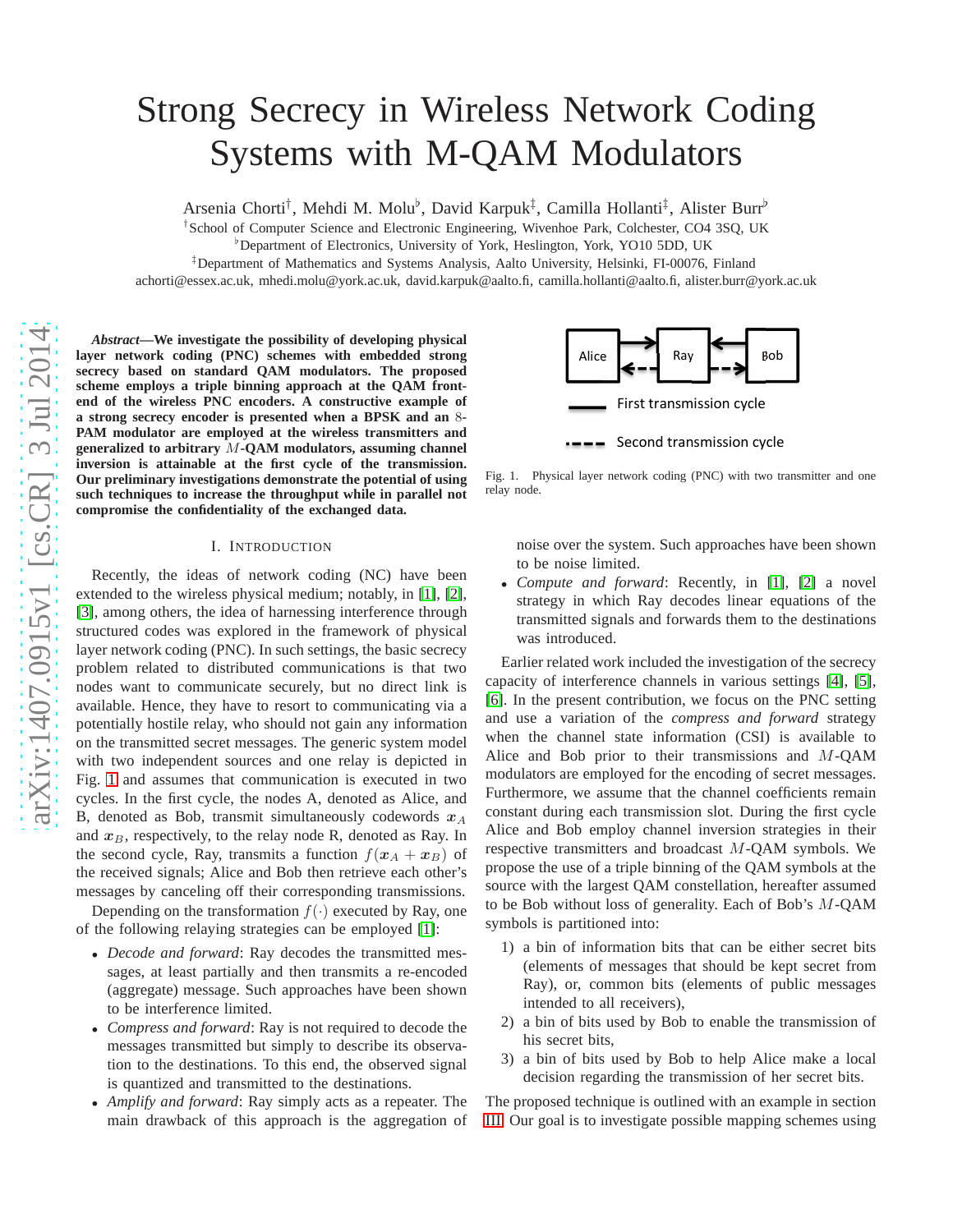QAM modulators that allow Ray to obtain estimates of linear combinations of the transmitted QAM symbols but not to retrieve any of the secret bits they carry, thus achieving strong secrecy (per QAM symbol instead of per transmission frame).

The paper is organized as follows. In section [II](#page-1-0) the system model is presented. In section [III](#page-2-0) a generic scheme that achieves strong secrecy is built, starting from a noiseless ideal scenario. Subsequently, this scheme is employed in section IV where a secure PNC architecture is proposed in a realistic channel setting. Finally in section V the conclusions of this contribution are drawn and future directions of the work are outlined.

#### II. SYSTEM MODEL

<span id="page-1-0"></span>Communication between Alice and Bob with the help of Ray takes place in transmission frames and is executed into two cycles. The first cycle from Alice and Bob to Ray spans  $n$  transmission slots while the second cycle from Ray to Alice and Bob spans m transmission slots, where  $n, m$  are positive integers. In the first cycle Alice and Bob employ channel inversion at their respective transmitters while in the second cycle Ray employs a constant power policy. The transmission scheme is explained in further detail in subsections [II-A](#page-1-1) and [II-B.](#page-2-1)

## <span id="page-1-1"></span>*A. First transmission cycle*

In the first cycle Alice transmits to Ray a message  $s_A =$  $[s_A(1),..., s_A(q)] \in S_A^q$ , whose elements are uniformly drawn from a set of source symbols  $S_A$ . To this end, Alice employs an encoding function  $\varphi_A : S_A^q \to \mathcal{X}_A^n$ , with  $\mathcal{X}_A$  a set of rectangular  $M_A$ -QAM symbols of size  $m_A = \log_2(M_A)$ bits. Each codeword is a sequence of  $n$  QAM symbols denoted by  $x_A = \varphi_A(s_A), x_A = [x_A(1), \ldots, x_A(n)]^T$ , with average energy,

$$
\mathbb{E}\left[|\mathbf{x}_A|^2\right] = \frac{1}{n} \sum_{i=1}^n \mathbb{E}\left[|x_A(i)|^2\right] = \frac{1}{n} \sum_{i=1}^n \frac{M_A - 1}{6} E_A(i),\tag{1}
$$

where  $E_A(i)$  is the minimum distance of the QAM constellation during block *i*. Denoting by  $h_A(i)$  the channel coefficient between Alice and Ray during block  $i$ , to implement channel inversion we pre-multiply the QAM symbols by  $\frac{h^*(i)}{h^*(i)}$  $\frac{h_A(i)}{|h_A(i)|^2}$ , so that,

<span id="page-1-2"></span>
$$
E_A(i) = \frac{2}{|h_A(i)|^2}, i = 1, \dots, n.
$$
 (2)

At present, we assume that Alice is not power limited, i.e., it is always possible to transmit with energy per bit as described in [\(2\)](#page-1-2). We note that although channel inversion is impractical in Rayleigh environments, it can be employed whenever a line of sight (LOS) exists between either transmitter and Ray, i.e., whenever a Rician, a Nakagami-m or other large scale fading channel model [\[7\]](#page-5-6) is applicable. In future work, we intend to investigate more general approaches regarding pre-equalization techniques at Alice and Bob, e.g., based on minimum mean square error (MMSE) pre-equalizers.

Similarly, Bob transmits to Ray a message  $s_B$  =  $[s_B(1), \ldots, s_B(p)] \in S_B^p$ , whose elements are uniformly drawn from a set of source symbols  $S_B$ . Bob employs an encoding function  $\varphi_B : S_B^p \to \mathcal{X}_B^n$ , with  $\mathcal{X}_B$  a set of rectangular  $M_B$ -QAM symbols, each of length  $m_B = \log_2(M_B)$  bits. Each codeword at Bob is a sequence of  $n$   $M_B$ -QAM symbols denoted by  $x_B = \varphi_B(s_B)$ ,  $x_B = [x_B(1), \dots, x_B(n)]^T$ , with average energy,

$$
\mathbb{E}\left[|\mathbf{x}_B|^2\right] = \frac{1}{n} \sum_{i=1}^n \mathbb{E}\left[|x_B(i)|^2\right] = \frac{1}{n} \sum_{i=1}^n \frac{M_B - 1}{6} E_B(i),\tag{3}
$$

where  $E_B(i)$  is the minimum distance of the QAM constellation during block *i*. Similarly, denoting by  $h_B(i)$  the channel coefficient between Bob and Ray during block i, to implement channel inversion we pre-multiply the QAM symbols by  $\frac{h_B^*(i)}{|h_B(i)|}$  $\frac{h_B(i)}{|h_B(i)|^2}$ , so that,

<span id="page-1-3"></span>
$$
E_B(i) = \frac{2}{|h_B(i)|^2}, i = 1, \dots, n.
$$
 (4)

Again, we assume that Bob is always able to transmit with energy per bit as described in [\(4\)](#page-1-3).

During transmission slot  $i$  (corresponding to one channel coefficient), the signal received by Ray can be expressed as follows:

$$
y(i) = h_A(i)x_A(i) + h_B(i)x_B(i) + w(i), \qquad (5)
$$

where  $w(i)$  is a zero-mean circularly symmetric complex Gaussian random variable with variance  $\sigma^2$ . Thus, the received observation vector at Ray at the end of the first transmission cycle is given as:

$$
y = h_A x_A + h_B x_B + w \tag{6}
$$

where  $y = [y(1), ..., y(n)]^T$ ,  $x_A = [x_A(1), ..., x_A(n)]^T$ ,  $\mathbf{x}_B = [x_B(1), \ldots, x_B(n)]^T$ ,  $\mathbf{h}_A = \text{diag}(h_A(1), \ldots, h_A(n)),$  $h_B = \text{diag}(h_B(1), \ldots, h_B(n)), w = [w(1), \ldots, w(n)]^T.$ 

At the Relay, the decoding functions  $\phi : \mathcal{Y}^n \to \mathcal{S}^k$  and  $\phi_A: \mathcal{Y}^n \to \mathcal{S}_A^q$ ,  $\phi_B: \mathcal{Y}^n \to \mathcal{S}_B^p$  are used to recover from the observations a function of the secret messages  $s_A$ ,  $s_B$  denoted by  $s = f(s_A, s_B)$  as well as the secret messages individually. The error probabilities associated with the codes  $(\varphi_A, \varphi_B, \phi)$ ,  $(\varphi_A, \varphi_B, \phi_A)$  and  $(\varphi_A, \varphi_B, \phi_B)$  are defined as:

$$
P_e = \Pr(\phi(\mathbf{y}) \neq \mathbf{s}), \tag{7}
$$

$$
P_e^{(a)} = \Pr(\phi_A(\mathbf{y}) \neq \mathbf{s}_A), \tag{8}
$$

$$
P_e^{(b)} = \Pr(\phi_B(\mathbf{y}) \neq \mathbf{s}_B). \tag{9}
$$

Strong strong secrecy can be achieved with respect to Ray if  $\lim_{n\to\infty} I(\mathbf{S}_A; \mathbf{Y}) = 0$ ,  $\lim_{n\to\infty} I(\mathbf{S}_B; \mathbf{Y}) = 0$ . The secret messages can be transmitted by at rates  $R_s^{(A)}$  and  $R_s^{(B)}$ , with

$$
R_s^{(A)} \leq H(\mathbf{S}_A|\mathbf{Y}), \tag{10}
$$

$$
R_s^{(B)} \leq H(\mathbf{S}_B|\mathbf{Y}). \tag{11}
$$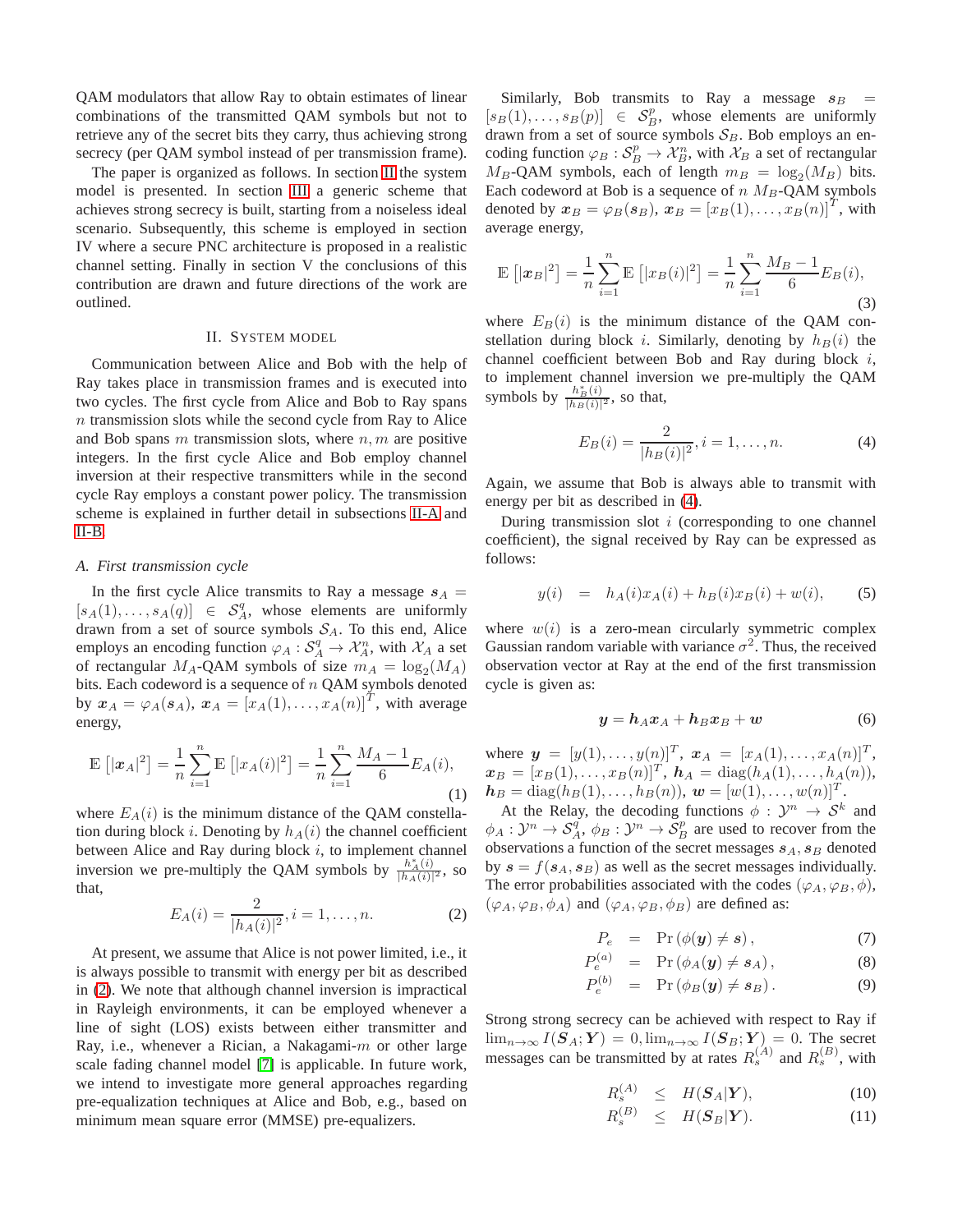



(a) pmf of  $x_A$  (BPSK) (b) pmf of  $x_B$  (8-PAM) (c) pmf of  $y = x_A + x_B$ Fig. 2: pmfs of the transmitted and observed symbols

### <span id="page-2-1"></span>*B. Second transmission cycle*

In the second cycle of the communication, Ray transmits PNC symbols  $\mathbf{x} = [x(1), \dots, x(t)]^T$  to Alice and Bob. Towards this end, Ray employs an encoding function  $\theta : \mathcal{S}^k \to$  $\mathcal{X}^t$ , with  $\mathcal X$  a set of rectangular  $M_R$ -QAM symbols each of size  $m_R = \max(m_A, m_B)$ . Each codeword is a sequence of t QAM symbols denoted by  $\mathbf{x} = \theta(\mathbf{x}), \mathbf{x} = [x(1), \dots, x(t)]^T$ , with average energy,

$$
\mathbb{E}\left[|\mathbf{x}|^2\right] = \frac{1}{n} \sum_{i=1}^n \mathbb{E}\left[|x(i)|^2\right] = \frac{M_R - 1}{6} E_R.
$$
 (12)

Here for simplicity we set  $E_R = 2$ , although a double waterfilling algorithm could be designed to optimize the power allocation across both communication links from Ray to Alice and from Ray to Bob. At present this is left as future work.

During the second part of the transmission, the channel coefficient between Alice and Ray in time slot  $i$  is denoted by  $h_A(i)$  while the channel coefficient between Bob and Ray is denoted by  $h_B(i)$ . In analogy to the first part of the transmission, the received observation vectors at Alice and Bob at the end of the second transmission cycle are given as:

$$
z_A = \tilde{h}_A x + w_A, \tag{13}
$$

$$
z_B = \tilde{h}_B x + w_B, \qquad (14)
$$

where  $z_A = [z_A(1), \dots, z_A(t)]^T$ ,  $z_B = [z_B(1), \dots, z_B(t)]^T$ ,  $\mathbf{x} = [x(1), \ldots, x(t)]^T$ ,  $\tilde{\mathbf{h}}_A = \text{diag}(\tilde{h}_A(1), \ldots, \tilde{h}_A(t)), \tilde{\mathbf{h}}_B =$  $diag(\tilde{h}_B(1), \ldots, \tilde{h}_B(t)), \ \boldsymbol{w}_A = [\tilde{w}_A(1), \ldots, \tilde{w}_A(t)]^T, \ \boldsymbol{w}_B =$  $[w_B(1), \ldots, w_B(t)]^T$ .

Furthermore, the decoding functions  $\theta_A : \mathcal{Z}_A^t \to \mathcal{S}_B^q$  and  $\theta_B$  :  $\mathcal{Z}_B^t$   $\rightarrow$   $\mathcal{S}_A^p$  are used by Alice and Bob respectively to decode the individual messages transmitted from Bob and Alice based on the PNC observations. The error probabilities associated with the codes  $(\varphi_A, \phi, \theta, \theta_A)$  and  $(\varphi_B, \phi, \theta, \theta_B)$ during a complete transmission frame are defined as

$$
P_e^{(A)} = \Pr(\theta_A(z_A) \neq s_B | s_A), \tag{15}
$$

$$
P_e^{(B)} = \Pr(\theta_B(z_B) \neq s_A|s_B). \tag{16}
$$

In the following, we focus on information theoretic strong secrecy; we are interested in building encoders at rates  $R_s^{(A)}$ and  $R_s^{(B)}$  (at Alice and Bob, respectively), such that for small

TABLE I

M-PAM CONSTELLATIONS

<span id="page-2-4"></span>

|   | $M$   Mapping to constellation points  |  |  |  |  |  |  |  |  |
|---|----------------------------------------|--|--|--|--|--|--|--|--|
| 2 | 1.0                                    |  |  |  |  |  |  |  |  |
| 8 | 111, 110, 100, 101, 001, 000, 010, 011 |  |  |  |  |  |  |  |  |

 $\epsilon_1, \epsilon_2, \epsilon_3 > 0$  the following conditions hold:

<span id="page-2-2"></span>
$$
P_e \leqslant \epsilon_1,\tag{17}
$$

$$
P_e^{(A)} \leqslant \epsilon_2,\tag{18}
$$

$$
P_e^{(B)} \leq \epsilon_3,\tag{19}
$$

$$
R_s^{(A)} \leq H(\mathbf{S}_A|\mathbf{Y}), \tag{20}
$$

$$
R_s^{(B)} \leq H(\mathbf{S}_B|\mathbf{Y}). \tag{21}
$$

To demonstrate how strong secrecy can be achieved, we start by examining the noiseless scenario and concentrate on the design of mapping functions that satisfy [\(20\)](#page-2-2) and [\(21\)](#page-2-2) with equality.

## <span id="page-2-0"></span>III. ACHIEVING STRONG SECRECY WITH TRIPLE BINNING QAM MODULATORS

In subsections [III-A](#page-2-3) and [III-B](#page-4-0) we present a constructive approach to develop the required encoders. We start with a basic example in which asymptotically 1 bit can be transmitted with strong secrecy assuming that Alice employs a BPSK modulator and Bob an 8-PAM modulator, in the absence of noise sources and ideal channel conditions. The proposed technique is generalized to arbitrary  $M_A$ -QAM and  $M_B$ -QAM modulators in subsection [III-B.](#page-4-0)

#### <span id="page-2-3"></span>*A. Basic scenario*

At present we neglect all noise sources and set all chancel gains equal to unity. In our approach we employ a BPSK modulator at Alice transmitting symbols  $x_A$ , and an 8-PAM modulator at Bob transmitting symbols  $x_B$ . The constellations of the BPSK and the 8-PAM are assumed as shown in Table [I.](#page-2-4) Based on our system model, during each transmission block Ray simply observes the sum of a BPSK symbol and an 8- PAM symbol, i.e.,

<span id="page-2-5"></span>
$$
y = x_A + x_B. \tag{22}
$$

The probability mass functions (pmf) of the BPSK, the 8- PAM and of Ray's observation are depicted in Fig. 1(a), 1(b) and 1(c), respectively. Regarding the decoding of  $x_A$  and  $x_B$ 

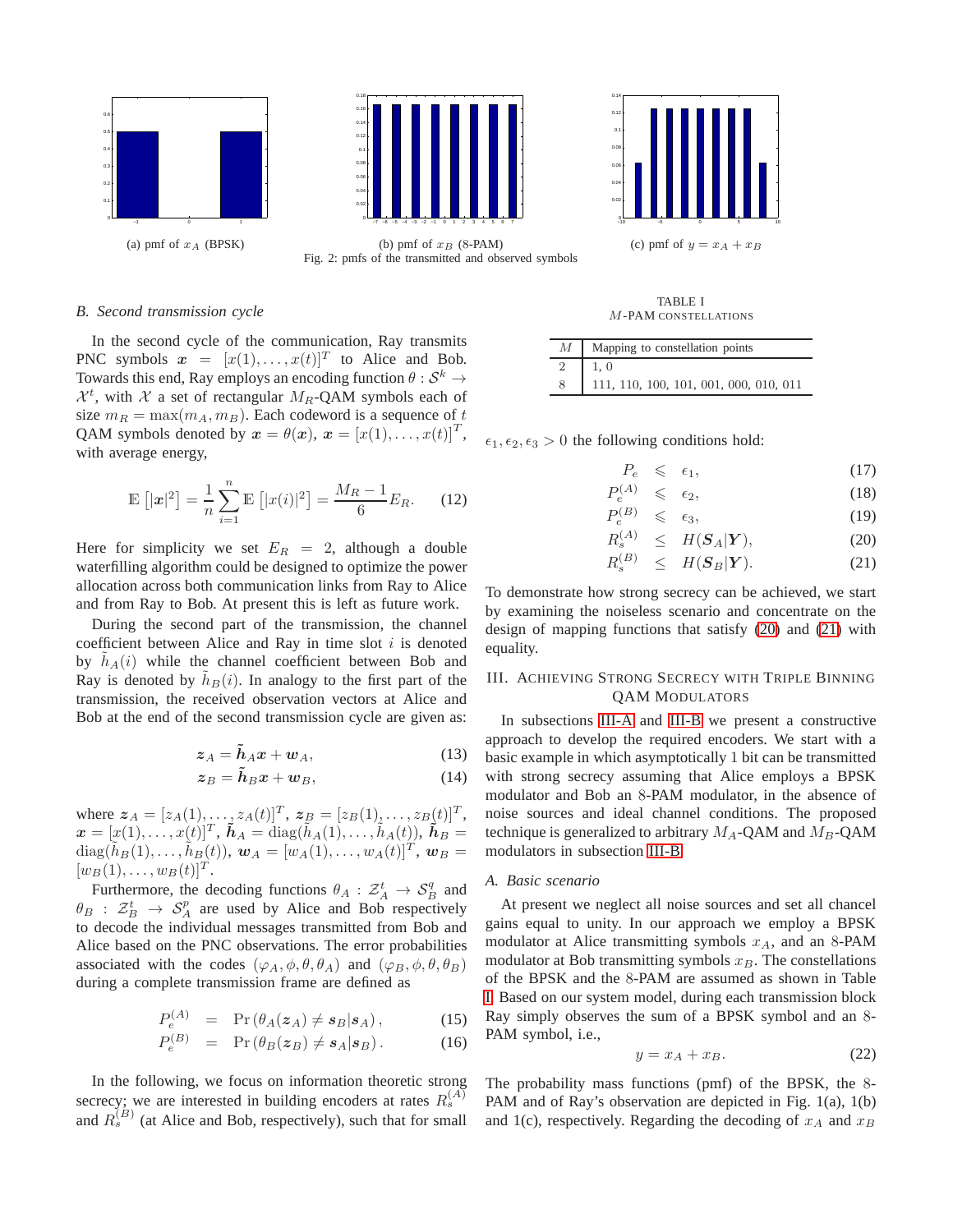TABLE II RAY'S OBSERVATION, DETECTION AND GENERATION OF THE PNC CODEWORD

|                                        | $-$                                                                                   | $-$                                                  | $\overline{\phantom{a}}$ | _               |            |                                  |                                               |                           |            |
|----------------------------------------|---------------------------------------------------------------------------------------|------------------------------------------------------|--------------------------|-----------------|------------|----------------------------------|-----------------------------------------------|---------------------------|------------|
| $(\boldsymbol{x}_A, \boldsymbol{x}_B)$ | $\overline{\phantom{0}}$<br>$\overline{\phantom{a}}$<br>$\overline{\phantom{a}}$<br>. | $\overline{\phantom{0}}$<br>$-1$<br>ು :<br><b>1,</b> | $(-1,-3)$                | $(-1, -1)$      | $(-1, +1)$ | $\Omega$<br>$-1, \cdot$<br>$+3)$ | $+5)$<br>$\overline{\phantom{0}}$<br>$\bot$ , | $\rightarrow$<br><b>1</b> |            |
|                                        |                                                                                       |                                                      |                          | $\Omega$<br>․ ․ | . .        |                                  |                                               |                           | <b>. .</b> |
| (y)<br>$s =$                           | _                                                                                     |                                                      | _                        | _               |            |                                  |                                               |                           | _          |

by Ray, with probability 0.0625 it can be correctly decoded as  $(\hat{x}_A, \hat{x}_B) = (-1, -7)$  when  $y = -8$  and with probability 0.0625 as  $(\hat{x}_A, \hat{x}_B) = (1, 7)$  when  $y = 8$ . In all other cases  $x_A$  cannot be decoded. This effect is explained in Table [III-A,](#page-2-5) where also a "re-wrapping" approach for Ray's PNC encoding scheme  $s = f(y)$  is presented.

We assume that both Alice and Bob have separate queues of "secret" (s) and "common" (c) bits, denoted by  $Q_s^{(A)}$  and  $Q_c^{(A)}$ for Alice and  $Q_s^{(B)}$  and  $Q_c^{(B)}$  for Bob respectively. During each transmission interval Alice and Bob make local decisions to transmit either a bit from  $\mathcal{Q}_s^{(A)}$  or  $\mathcal{Q}_c^{(A)}$  and  $\mathcal{Q}_s^{(B)}$  or  $\mathcal{Q}_c^{(B)}$ respectively. Their actions do not necessarily coincide, i.e., Bob might decide to transmit a bit from  $\mathcal{Q}_s^{(B)}$  while Alice decides to transmit a bit from  $Q_c^{(A)}$  and vice versa.

Furthermore, we note that as depicted in Fig. 1(c) secrecy cannot be achieved neither by Bob nor by Alice when Bob transmits either of his 8-PAM edge constellation points, i.e., when Bob transmits x11, with  $x \in \{0, 1\}$ . In all other occasions *both* Alice and Bob can transmit one secret bit each. Therefore, whenever Bob transmits x11, then x should be drawn from  $Q_c^{(B)}$  and also Alice should transmit a bit from  $Q_c^{(A)}$ . In all other cases Bob and Alice can securely transmit one bit each from their respective queues  $Q_s^{(B)}$  and  $Q_s^{(A)}$ . To exploit this effect, the central idea in our approach is to use Alice's BPSK transmission to potentially "mask" the first of Bob's bits while use the remaining two bits in Bob's QAM symbol for indexing.

As a result, Bob's QAM symbols are partitioned into three bins. The first of Bob's bits is mapped to a bin of information bits. The remaining two bits are split into two partitions  $\mathcal{K}_B$ and  $\mathcal{K}_A$ , of sizes  $K_B = |\mathcal{K}_B|$  and  $K_A = |\mathcal{K}_A|$ . The bits in partition  $\mathcal{K}_B$  are used by Bob to index his transmission when a secret bit from  $Q_s^{(B)}$  or when a common bit from  $Q_c^{(B)}$  is sent over the wireless channel. In analogy the bits in partition  $K_A$  are used by Bob to notify Alice whether in the *next* transmission slot she should be transmitting a bit from the queue  $Q_s^{(A)}$  or from the queue  $Q_c^{(A)}$ ; we assume that Alice always uses this information (when available) to make her local decision. Naturally, since one out of three bits is used to carry information,

<span id="page-3-1"></span>
$$
K_A + K_B \le 2. \tag{23}
$$

There are two options regarding the use of the indexing bits.

*Option 1:*  $K_B = 2, K_A = 0$ : A first option is to use the last two bits of the 8-PAM symbol to index only Bob's transmission, i.e.,  $K_B = 2$  (which implies  $K_A = 0$ ), so that Bob transmits a common bit when his index is 11 and a secret bit in all other cases, i.e., Bob can achieve a secrecy rate  $R_s^{(B)} = \frac{6}{8} = \frac{3}{4}$ . In this scheme there is no feedback to Alice



<span id="page-3-0"></span>Fig. 3. Architecture of the basic scheme.

who cannot transmit with any *guaranteed* strong secrecy, i.e.,  $R_s^{(A)} = 0.$ 

*Option 2:*  $K_B = 1, K_A = 1$ : As a second option, if the second of Bob's bits is used as an index for Bob and the third of the bits is used as an index for Alice, i.e.,  $K_B = 1$  and  $K_A = 1$ , then Bob shall transmit a common bit whenever his index is 1 and a secret bit when his index is 0. This in turn means that Bob will transmit a bit from  $Q_c^{(B)}$  when either of the four edge constellation points are transmitted, i.e., when either x11 or x10 is transmitted and a bit from  $Q_s^{(B)}$  in all other cases, leading to a secrecy rate of  $R_s^{(B)} = \frac{4}{8} = \frac{1}{2}$ . In parallel, Alice is notified whether she should transmit a common bit in the next transmission interval when her indexing bit is 1 or a secret bit when her indexing bit is 0, leading to a secrecy rate of  $R_s^{(A)} = \frac{4}{8} = \frac{1}{2}$ .

Alice's index bit on slot  $i$  is related to Bob's index bit on slot  $i + 1$ ; in particular, in the specific scheme these should coincide. A simple implementation of the approach is depicted in Fig. [3](#page-3-0) . During an initialization slot a sequence of random bits is generated at Bob and stored in a queue  $\mathcal{Q}_k^{(B)}$ . These bits are used as index bits for Alice (bits in partition  $\mathcal{K}_{\mathcal{A}}$ ). A shifted version of this sequence is also used as index bits for Bob (bits in partition  $\mathcal{K}_B$ ). Finally, the latter control a switch between Bob's queues  $Q_s^{(B)}$  and  $Q_c^{(B)}$ . We note in passing that it can be shown that Bob's symbols's distribution remains uniform.

Using timesharing techniques we can let the sizes of the partitions  $K_A$  and  $K_B$  take any values between [0, 2] as long as they satisfy [\(23\)](#page-3-1). The secrecy rates that are achievable when employing an 8-PAM modulator and a BPSK modulator can thus be expressed as:

$$
R_s^{(A)} \leq 1 - 2^{-K_A}, \tag{24}
$$

$$
R_s^{(B)} \leq 1 - 2^{-K_B}.\tag{25}
$$

In Fig. [4](#page-4-1) the achievable secrecy rates are depicted for a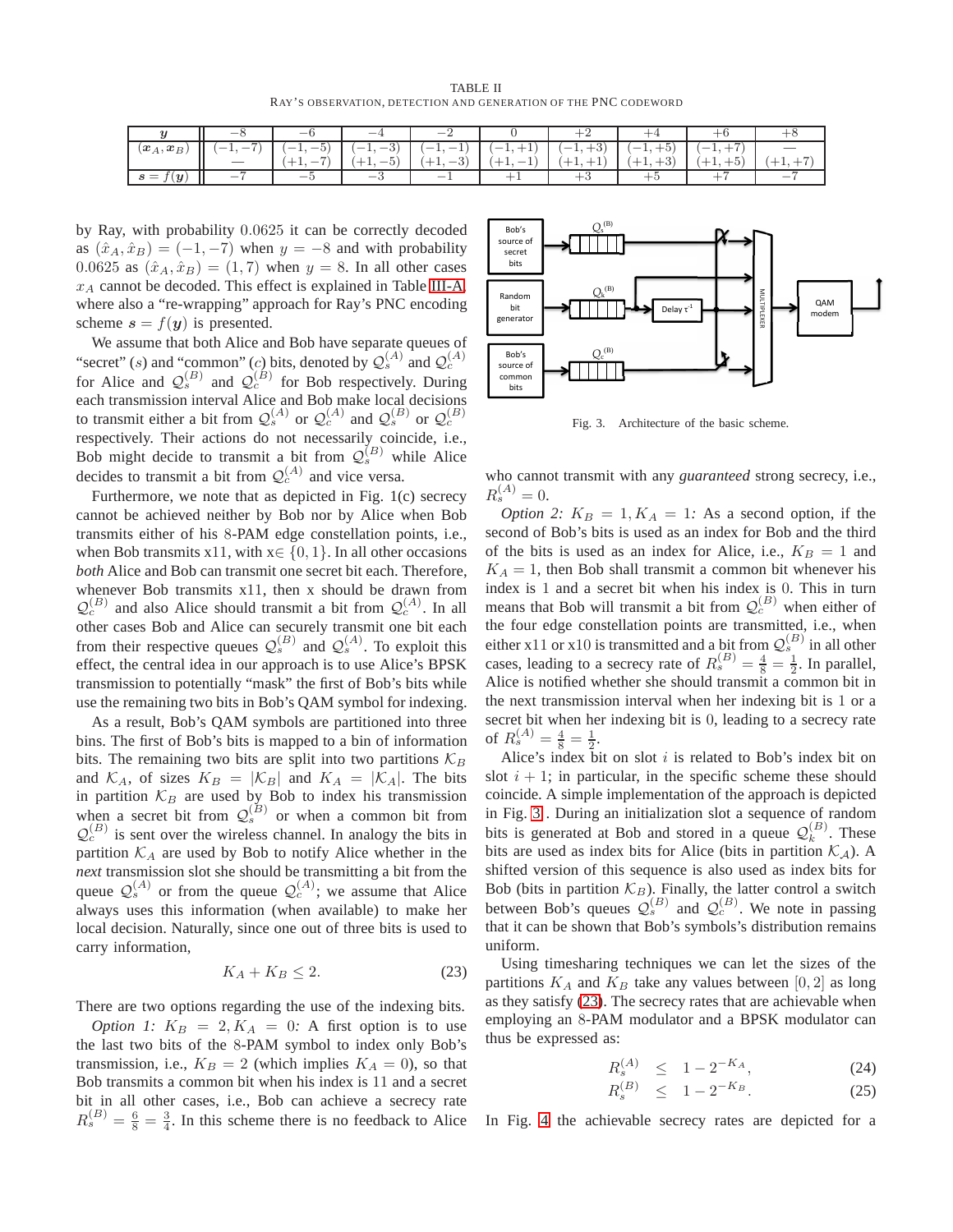

<span id="page-4-1"></span>Fig. 4. Secrecy rates at Bob and Alice using a BPSK and an M-PAM modulators.



<span id="page-4-3"></span>Fig. 5. Secrecy rates at Bob and Alice using an  $M_A$ -PAM and an  $M_B$ -PAM modulators with  $M_B = 64$ .

BPSK and an  $M = 4, 8, 16, 32, 64$ -QAM modulators at Alice and Bob. As M increases, we can asymptotically transmit 1 bit/sec/Hz with strong secrecy.

## <span id="page-4-0"></span>*B. Generalization to arbitrary PAM and QAM modulators*

We generalize the above methodology to propose triple binning encoders based on using an  $M_A$ -PAM modulator at Alice and an  $M_B$ -PAM modulator at Bob. We denote the lengths of the PAMs by  $m_A = \log_2(M_A)$  and  $m_B = \log_2(M_B)$ respectively and assume that  $M_A \leq M_B$ .

*Proposition 1:* Using the proposed triple binning approach, the maximum achievable secrecy rates by Bob or Alice are upper bounded by  $\tau = \min(m_A, m_B)$ :

<span id="page-4-2"></span>
$$
R_s^{(A)} \le \tau, \text{ and } R_s^{(B)} \le \tau. \tag{26}
$$

*Sketch of proof:* The proof of [\(26\)](#page-4-2) is straightforward as a result



<span id="page-4-4"></span>Fig. 6. Secrecy rates at Bob and Alice using an  $M_A$ -QAM and an  $M_2$ -QAM modulators with  $M_B = 64$ .

of the data processing theorem:

R

$$
R_s^{(A)} = H(\mathbf{S}_A|\mathbf{Y}) \le H(\mathbf{S}_A) \le \tau, \tag{27}
$$

$$
R_s^{(B)} = H(\mathbf{S}_B|\mathbf{Y}) \le H(\mathbf{S}_B) \le \tau. \tag{28}
$$

*Proposition 2:* The limit  $R_s^{(A)} = \tau$  and  $R_s^{(B)} = \tau$  can be achieved when the largest of the constellations becomes arbitrarily long, i.e., when  $M_B \to \infty$ .

*Sketch of proof:* Security is compromised when one of the  $M_A$  edge points of Ray's observation pmf is received. The probability of this event is  $\frac{M_A}{M_A + M_B - 1}$  and as a result:

$$
R_s^{(A)} = H(\mathbf{S}_A | \mathbf{Y}) = \tau - \frac{M_A}{M_A + M_B - 1} \to \tau, (29)
$$
  

$$
R_s^{(B)} = H(\mathbf{S}_B | \mathbf{Y}) = \tau - \frac{M_A}{M_A + M_B - 1} \to \tau. (30)
$$

Theorem: We assume that Alice and Bob use PAMs of sizes 
$$
M_A
$$
 and  $M_B$ . Setting  $T = \max(m_A, m_B)$  and using a triple  
binning approach we can achieve all secrecy rates in the  
convex hull delimited by the pairs  $R_s^{(A)}$  and  $R_s^{(B)}$ :

$$
R_s^{(A)} \le \tau - 2^{-K_A},\tag{31}
$$

$$
R_s^{(B)} \le \tau - 2^{-K_B},\tag{32}
$$

with 
$$
K_A, K_B \in [0, T - \tau], K_A + K_B \leq T - \tau
$$
. (33)

The proof is omitted due to space limitations. In Fig. [5](#page-4-3) the achievable secrecy rates are depicted for  $M_A$  =  $2, 4, 8, 16, 32, 64, 128, 256$  and  $M_B = 64$ .

 $\sqrt{M}$ -PAM modulators results in the doubling of the secrecy Finally, viewing an M-QAM modulator as two orthogonal rates when 2-dimensional modulators are employed, e.g., when Alice employs a QPSK and Bob an  $M_B$ -QAM modulator  $(M_B \geq 4)$  then asymptotically 2 secret bits can be exchanged in each transmission slot as  $M_B$  increases. The achievable secrecy rates when Alice employs an  $M_A$ -QAM modulator and Bob a 64-QAM modulator are shown in Fig. [6.](#page-4-4)